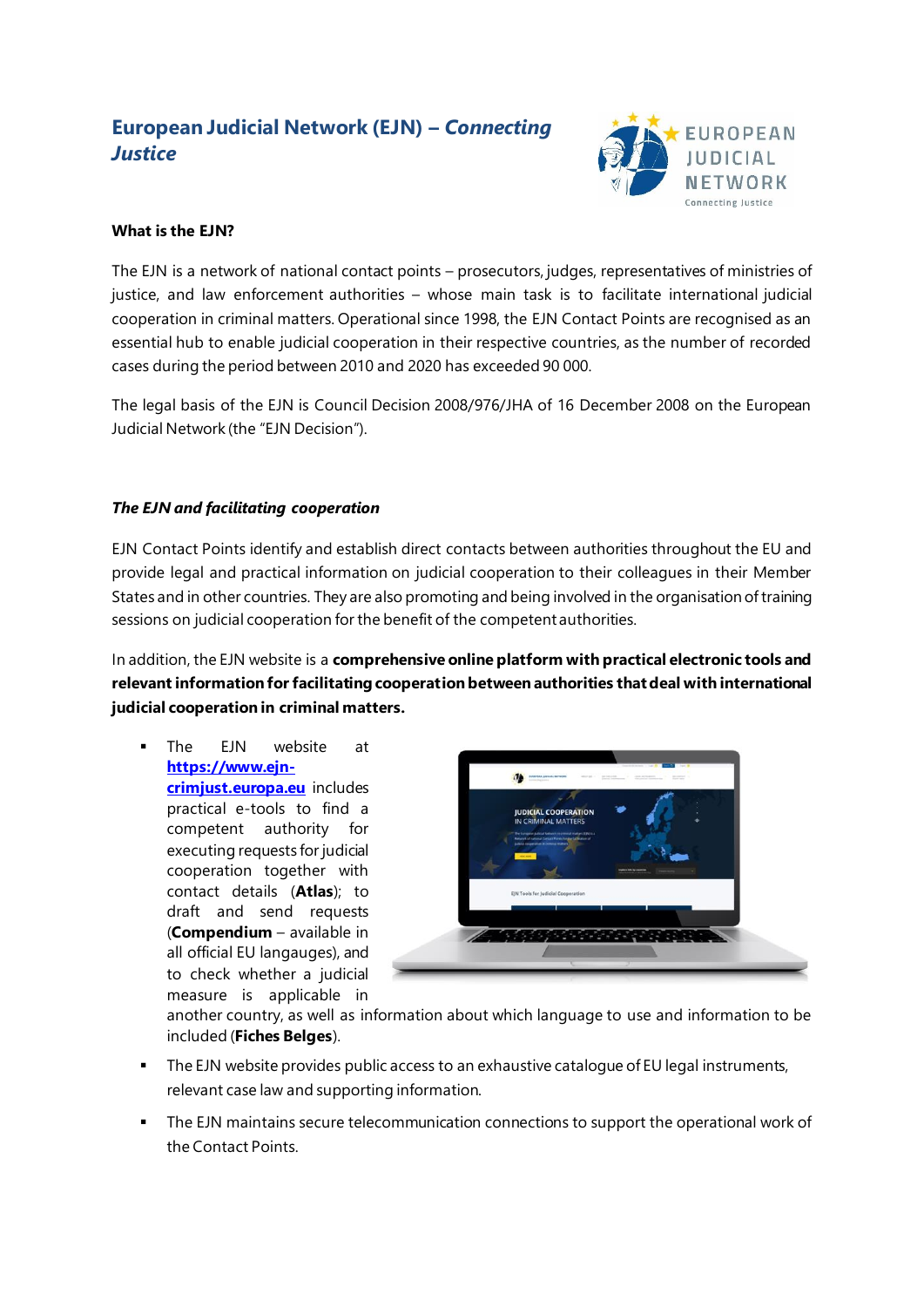■ The EJN website has a dedicated section providing information regarding non-EU countries and judicial networks.

#### *EJN meetings*

The EJN holds five EU-level meetings per year, allowing practitioners to get to know each other, establish professional relationships and deal with requests for judicial cooperation on the spot. The meetings also provide for a forum for discussion of practical and legal problems encountered in the context of judicial cooperation.

#### *The EJN experience with Framework Decision 947 and 829*

In the end of 2018, *Council Conclusions on Mutual Recognition in Criminal Matters* (Council doc 15272/1818) had been adopted under the Austrian Presidency. The Council acknowledged that the **EJN plays an active role in addressing obstacles for, and identifying best practice in, mutual recognition**. Therefore, by the end of 2018, the EJN had already started to discuss the **role of the EJN Contact Points with regard to the practical application of different mutual recognition instruments**.

In 2019, the discussions on the challenges and obstacles in the implementation of these instruments, as well as the best practice identified by the EJN Contact Points, were continued under the Romanian Presidency in the 52nd Plenary meeting in June 2019 in Bucharest. The importance of the EJN website, too, has been emphasised in the above-mentioned conclusions.

Under the Finnish Presidency in December 2019, *Council Conclusions on alternative measures to detention: The use of non-custodial sanctions and measures in the field of criminal justice* were adopted. The Council gave mandate to the EJN to continue working on this issue and to provide relevant practical information on the application of the instruments to the EJN CPs and the practitioners in the Member States:

'*EJN is invited to consider gathering information on its website on the different non-custodial sanctions and measures in each Member State. For this aim, cooperation with any relevant organisation, including Confederation of European Probation (CEP), may be considered.*'

In recent EJN meetings, it has been concluded by the EJN Contact Points that mutual recognition instruments is a topic to be raised in different fora for discussion. There is a continuous need for training at the national and at the EU level with the involvement of the EJN and EJTN on different instruments. National intranet pages, too, could be a useful source for sharing EU or national guidelines, best practices and handbooks to facilitate the issuing and execution of the orders/certificates. Finally, involvement of the EJN (practitioners) during the EU legislative process has been considered highly beneficial in recent years in relation to creating and improvementof the EU legal instruments.

With regard to FD 2008/947/JHA in particular, different interpretation of measures/ sanctions in national law has been admitted by the EJN Contact Points, which continues to be a challenge when it comes to practical application of this instrument. With regard to FD 2008/829/JHA different rules on maximum penalty and on pre-trial detention has posed problems in execution as well as adapting/ leaving out